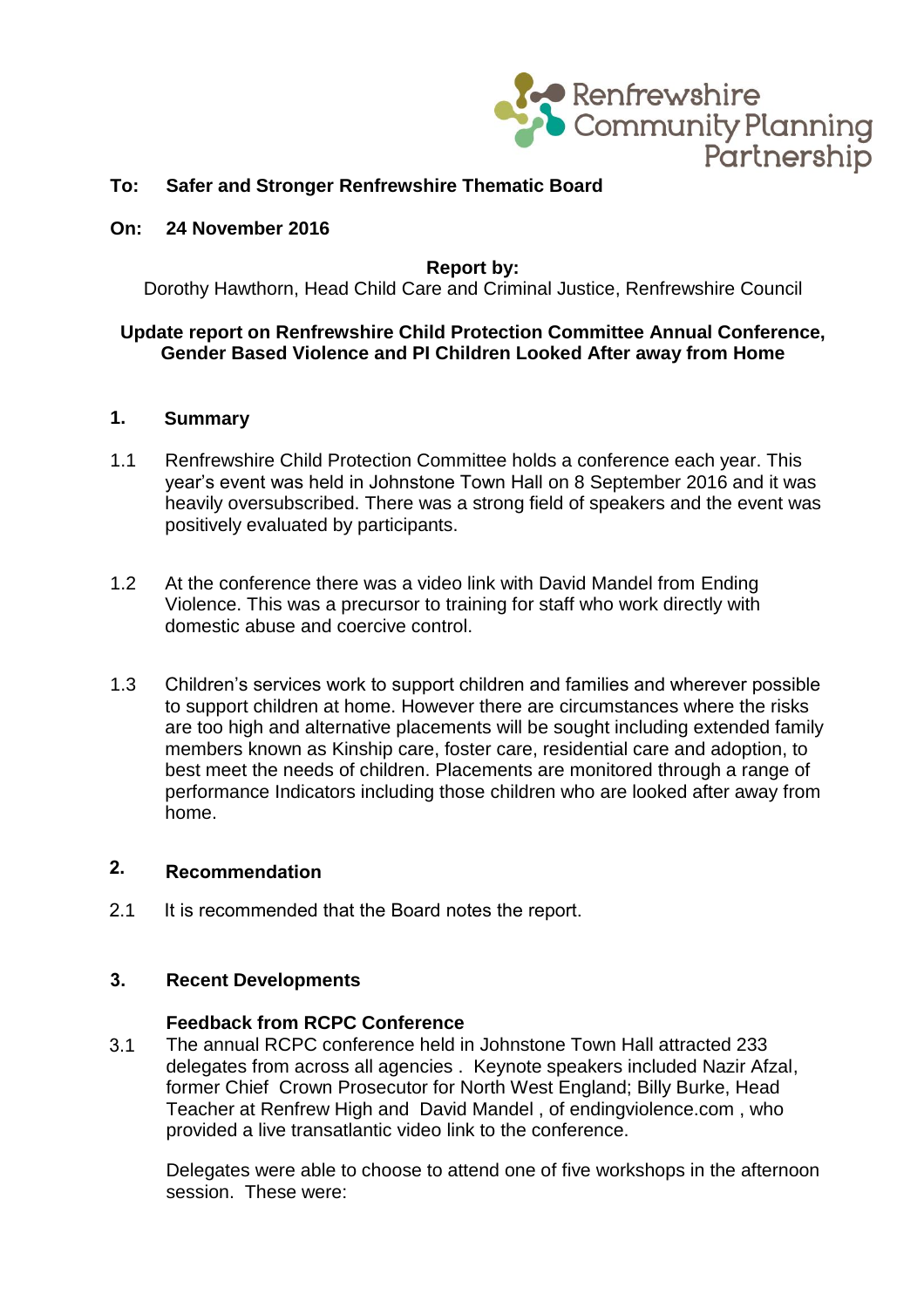

- Family Nurse Partnership " Breaking the cycle"
- Families First Core Services " Supporting families and communities"
- MARAC " Positive Action a multi-agency response to domestic abuse"
- Nazir Afzal " Getting it right every time responding to child sexual exploitation
- Foundations First " When is a house a home- the role accommodation plays in children feeling safe"
- Barnardo's " The Importance of Nurture 5 to thrive"

Feedback from delegates was particularly positive this year, with comments on catering being the only focus of any negative feedback.

# **Update on Gender Based Violence.**

3.2 The Gender Based Violence Steering group has been keen to offer staff working in this field training that supports the development of their skills in working in this complex and prevalent area of practice. The Safe & Together Model Training [\(www.endingviolence.com\)](http://www.endingviolence.com/) provides a framework for improving how agencies, particularly those involved in child protection procedures, deal with situations of domestic abuse.

The Safe and Together Model Suite of Tools and Interventions is a perpetrator pattern based, child centred, survivor strengths approach to working with domestic violence. Developed originally for child welfare systems, it has policy and practice implications for a variety of professionals and systems including domestic violence advocates, family service providers, courts, evaluators, domestic violence community collaboratives and others. The behavioural focus of the model highlights the "how" of the work, offering practical and concrete changes in practice. The model has a growing body of evidence associated with it including recent correlations with a reduction in out of home placement's in child welfare domestic violence cases.

The Safe and Together model is a field-tested, promising best practice approach to those involved in child protection and their partners to make good decisions for children impacted by domestic abuse perpetrators. The model consists of a set of assumptions, principles and critical components that when utilised in domestic abuse cases, help to improve identification, assessment, documentation, case planning and decision making

The four day training programme for practitioners was delivered to 39 members of staff from across the partnership between 3 and  $6<sup>th</sup>$  October. The immediate evaluation from staff was very positive and further evaluation will be taken forward to understand the impact that the training has had on practice. We are currently looking at how we will support practitioners in their ongoing practice.